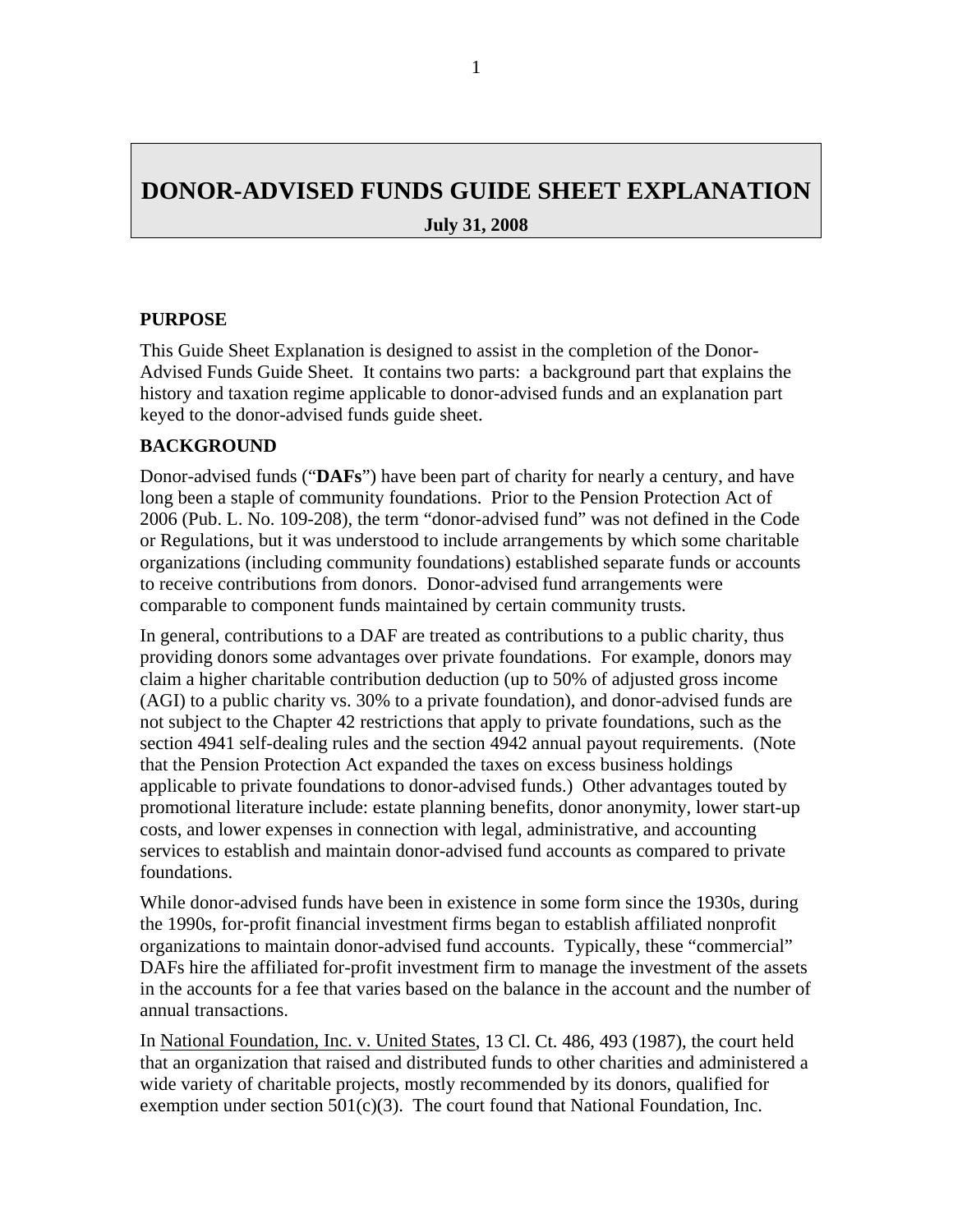("**NFI**") would refuse to administer a project if it did not meet five stringent standards: (1) that it be consistent with a the charitable purposes specified in section  $501(c)(3)$ ; (2) that it have a reasonable budget; (3) that it be adequately funded; (4) that it be staffed by competent and well trained personnel; and (5) that it be capable of effective monitoring and supervision by NFI. The court also found that donors had relinquished all ownership and control over the donated funds or property to NFI and that NFI exercised its discretion in authorizing charitable distributions of the funds. NFI's standard form of agreement provided that NFI had control of all donations, and it was free to accept or reject any suggestion or request made by a donor.

In New Dynamics Found. v. United States, 70 Fed. Cl. 782 (2006), the court determined that New Dynamics Foundation ("**NDF**") did not qualify for exemption because it permitted donors to use funds to serve their private interests (e.g., to allow the donor to attend retreats, conferences, or seminars; to research investment opportunities; to save for retirement; to provide scholarships to the donor's family members; to be paid "administrative," "fundraising," and "consulting" expenses; and to pay the donor's children for performing charitable work). The court found that NDF was designed to "warehouse wealth," that is, to allow donors to "contribute" property and cash to their foundations, control the investment of those resources, and then allegedly have the income and appreciation on that corpus accrue or be realized tax-free. Id. at 800. As such, "NDF and its Board strained, beyond any recognition, the concept of charity in approving personal expenditures." Id. at 801. The court distinguished National Foundation, Inc., finding no indication that plaintiff had a set of standards designed to prevent abuse of its funds or that donors relinquished all ownership and custody of the donated funds or property. To the contrary, donors were "encouraged to reformulate their requests to disguise the true nature of the expenditures involved," and were "allowed to treat NDF as a conduit for accomplishing the twin tax avoidance goals of building up their assets tax-free and then siphoning off the accumulated wealth to pay for personal expenditures." Id. at 801, 03.

The Pension Protection Act enacted several provisions intended to improve the accountability of donor-advised funds. It defined the terms "donor-advised fund" and "sponsoring organization," and enacted or amended various excise taxes designed to penalize improper acts of DAFs, their sponsoring organizations, donors, and advisors. The sponsoring organization and fund management are subject to excise taxes for distributions that don't accomplish a charitable purpose or for certain distributions where expenditure responsibility is not exercised. IRC 4966. Donors, donor advisors, and related persons are also subject to excise taxes if they receive more than an incidental benefit from a donor-advised fund. IRC 4967. The 4958 excess benefit transaction taxes were extended to include donors to DAFs and investment advisers to sponsoring organizations. IRC  $4958(c)$ , (f). Finally, donor-advised funds are limited by the excess business holding rules. IRC 4943(e).

#### **TAXATION REGIME**

## **Defined Terms**

IRC 4966(d)(2) defines a "donor-advised fund" as (1) a fund or account owned and controlled by a sponsoring organization, (2) which is separately identified by reference to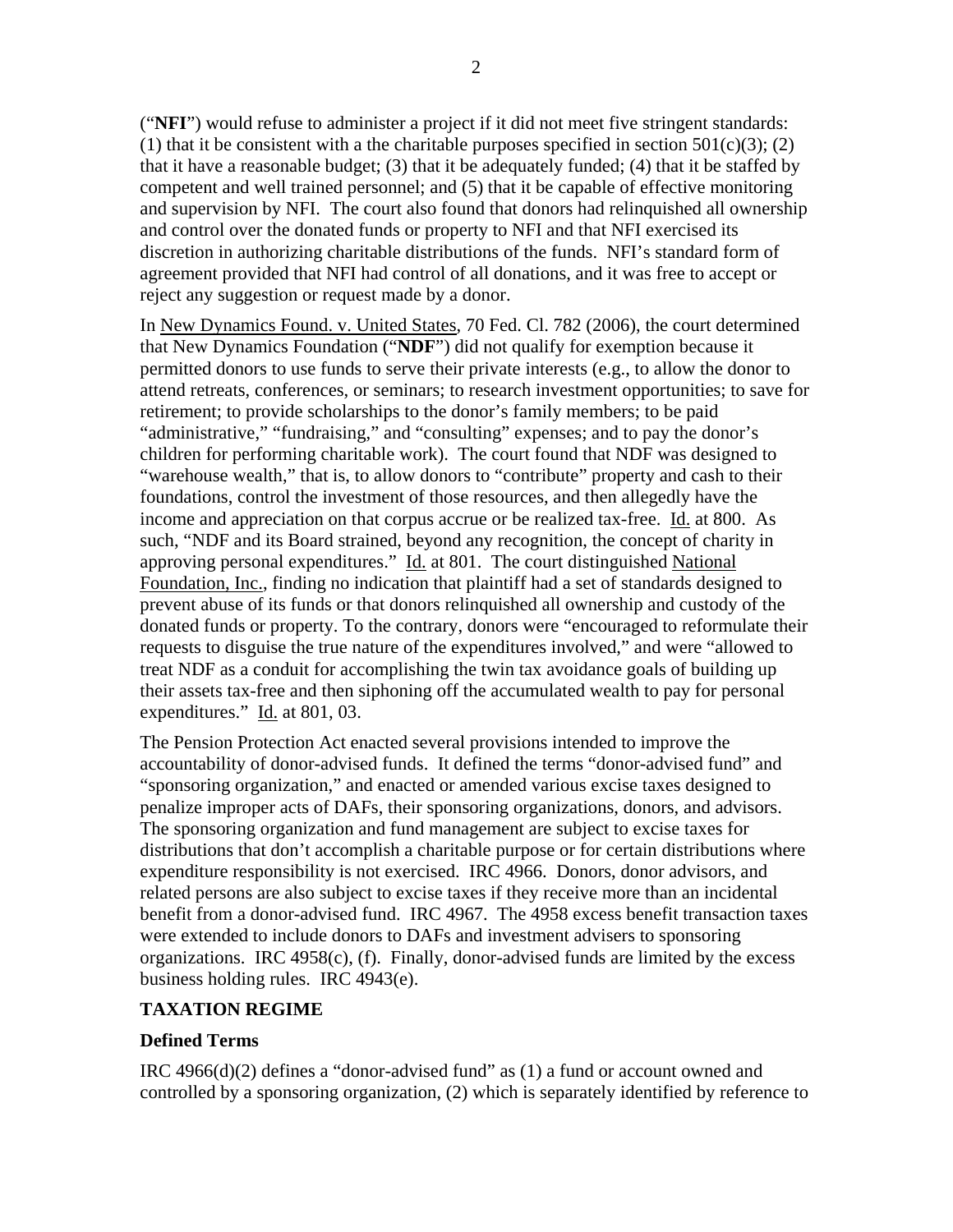contributions of the donor or donors, and (3) where the donor (or a person appointed or designated by the donor) has or reasonably expects to have advisory privileges over the distribution or investments of the assets. All three prongs of the definition must be met in order for a fund or account to be treated as a donor-advised fund.

Exceptions:

- Funds or accounts that make distributions only to a single identified organization or government entity are not DAFs. IRC 4966(d)(2)(B)(i).
- Funds or accounts for which a donor provides advice regarding grants to individuals for travel, study, or other similar purposes are not DAFs, provided
	- o the donor's, or the donor advisor's, advisory privileges are performed in his capacity as a member of a committee, all the members of which are appointed by the sponsoring organization;
	- o no combination of donors or donor advisors (or related persons) directly or indirectly control the committee; and
	- o all grants are awarded on an objective and nondiscriminatory basis pursuant to a procedure approved in advance by the board of directors of the sponsoring organization that meets the requirements of IRC 4945(g)(1), (2) or (3). IRC 4966(d)(2)(B)(ii).

IRC 4966 $(d)(1)$  defines a "sponsoring organization" as an organization that  $(1)$  is described in section 170(c) (other than a governmental entity described in section  $170(c)(1)$ , and without regard to any requirement that the organization be organized in the United States) [e.g., a charitable organization, including domestic fraternal organizations, war veterans organizations, and cemetery companies]; (2) is not a private foundation (as defined in section 509(a)); and (3) maintains one or more donor-advised funds.

IRC 4966(d)(3) defines a "fund manager" with respect to a sponsoring organization as an officer, director, or trustee of such sponsoring organization (or an individual having powers or responsibilities similar to those of officers, directors, or trustees of the sponsoring organization).

"Disqualified persons" include the following:

With respect to a donor-advised fund:

- A donor or any person appointed or designated by a donor [donor advisor] who has, or reasonably expects to have, advisory privileges with respect to the distribution or investment of amounts held in a donor-advised fund by reason of the donor's status as a donor. IRC §4958(f)(7)(A) (crossreferencing  $\S$  4966(d)(2)(A)(iii));
- A member of the family of an individual described above. IRC  $§4958(f)(7)(B);$
- A 35% controlled entity. IRC  $\S$  4958(f)(7)(C) (cross-referencing  $§4958(f)(3)$ ).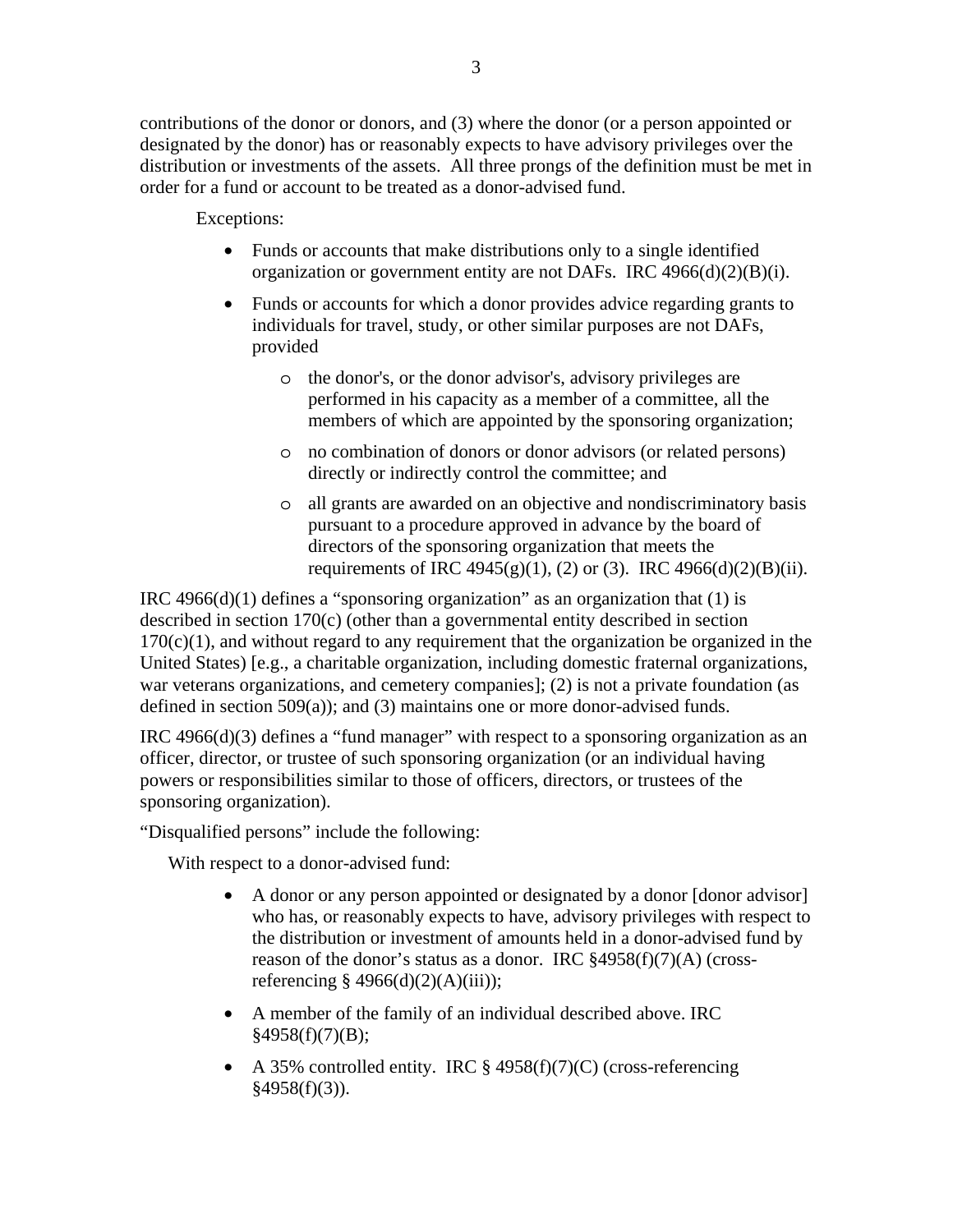With respect to a Sponsoring Organization:

- An "investment advisor," which is any person (other than an employee of the sponsoring organization) compensated by the sponsoring organization for managing the investment of, or providing investment advice with respect to, assets maintained in donor-advised funds. IRC 4958(f)(8)(B);
- A member of the family of an individual described above. IRC  $§4958(f)(8)(A)(ii);$
- A 35% controlled entity. IRC  $\S 4958(f) \ \S 4958(f)(8)(A)(iii)$ .

## **Excise Taxes**

**IRC 4966** imposes a 20-percent excise tax on *taxable distributions* made by a sponsoring organization. In addition, a 5-percent excise tax applies to a fund manager who makes a taxable distribution knowing that it is a taxable distribution.

Taxable distributions include any distribution by a sponsoring organization from a donoradvised fund account if the distribution is (1) to any natural person (i.e., individual), or (2) to any other person (i.e., estate, partnership, association, company, or corporation) if the distribution is not for a charitable purpose, or if the sponsoring organization does not exercise expenditure responsibility in accordance with IRC 4945(h).

Exceptions:

- Distributions to IRC 170(b)(1)(A) organizations (other than to disqualifying supporting organizations) are not taxable distributions.
	- o Disqualifying supporting organizations are Type III non-functionally integrated supporting organizations and Type I, Type II, and functionally integrated Type III supporting organizations where the donor or donor advisors directly or indirectly control the supported organization. In addition, the Secretary may determine by regulations that a distribution to such organization otherwise is inappropriate. [Distributions to these entities do not meet the exception and are likely taxable distributions.]
	- o Type I, Type II, and functionally integrated Type III supporting organizations are *not* disqualifying supporting organizations, *provided* the donor or any person designated by the donor for the purpose of providing advice to the donor-advised fund does not directly or indirectly control the supported organization. [Under these circumstances, distributions to these entities would meet the exception and generally not be taxable distributions.]
- Distributions from a donor-advised fund to the sponsoring organization of such donor-advised fund, or to any other donor-advised fund, are not taxable distributions.

**IRC 4967** applies a 125-percent excise tax on a donor, donor advisor, or related person who gives advice to have a sponsoring organization make a distribution from a donoradvised fund, which results in such person receiving, directly or indirectly, a *more than incidental benefit* as a result of such distribution. The tax does not apply if a tax has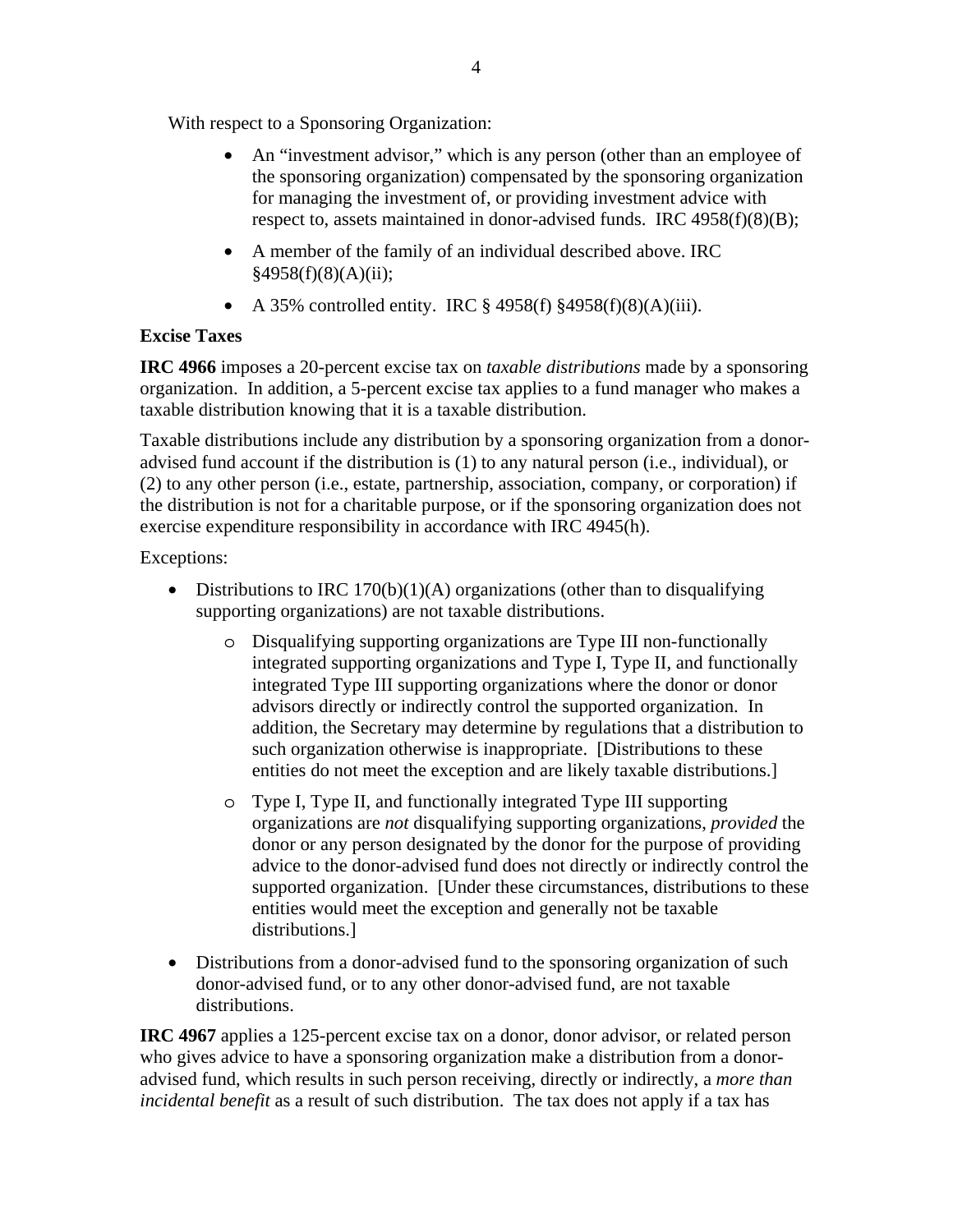already been imposed with respect to such distribution under IRC 4958. In addition, a 10-percent excise tax applies to a fund manager who makes a taxable distribution knowing that it is a taxable distribution.

A benefit is more than incidental if, as a result of a distribution from a DAF, such person receives a benefit that would have reduced or eliminated a charitable contribution deduction if the benefit was received as part of the transaction. See Staff of the Joint Committee on Taxation, Technical Explanation of H.R. 4, The "Pension Protection Act of 2006" as Passed by the House on July 28, 2006, and as Considered by the Senate on August 3, 2006 (JCX-38-06) at 350.

**IRC 4943(e**) applies the taxes on excess business holdings applicable to private foundations to donor-advised funds. The tax is equal to 10% of the value of the excess business holdings. If the excess business holdings are not disposed of within a specified time period, an additional tax of 200% of the excess holdings is imposed. The rule applies to taxable years beginning after August 17, 2006.

**IRC 4958**. Under the provision, any grant, loan, compensation, or other similar payment from a donor-advised fund to a person that with respect to such fund is a donor, donor advisor, or a person related to a donor or donor advisor automatically is treated as an excess benefit transaction under section 4958, with the entire amount paid to any such person treated as the amount of the excess benefit. IRC  $4958(c)(2)$ .

"Other similar payments" include payments in the nature of a grant, loan, or payment of compensation, such as an expense reimbursement. See Staff of the Joint Committee on Taxation, Technical Explanation of H.R. 4, The "Pension Protection Act of 2006" as Passed by the House on July 28, 2006, and as Considered by the Senate on August 3, 2006 (JCX-38-06) at 347.

Other similar payments do not include, for example, payments pursuant to bona fide sales or leases of property. Id. However, these transactions are still subject to the general rules of section 4958:

- As donors and donor advisors are disqualified persons with respect to DAFs, they may be subject to §4958 taxes if they engage in "excess benefit transactions," as defined in  $\frac{$4958(c)(1)}{2}$ . See  $\frac{$4958(f)(1)(E)}{2}$ .
- As investment advisors are disqualified persons with respect to sponsoring organizations, they may be subject to §4958 taxes if they engage in "excess benefit transactions," as defined in  $\frac{24958(c)}{1}$ . See  $\frac{24958(f)}{1}(F)$ .

**IRC 508(f)** requires that a sponsoring organization notify the Secretary that it maintains or intends to maintain donor-advised funds, including the manner in which it plans to operate such funds. Rules implementing disclosure of this information have not yet been issued.

#### **Published Guidance**

Notice 2006-109, 2006-51 I.R.B. 1121, provides interim guidance regarding certain requirements enacted as part of the Pension Protection Act of 2006 (PPA) that affect donor-advised funds. Notice 2006-109 excludes certain employer-sponsored disaster relief funds from the definition of donor-advised fund, and clarifies how the Internal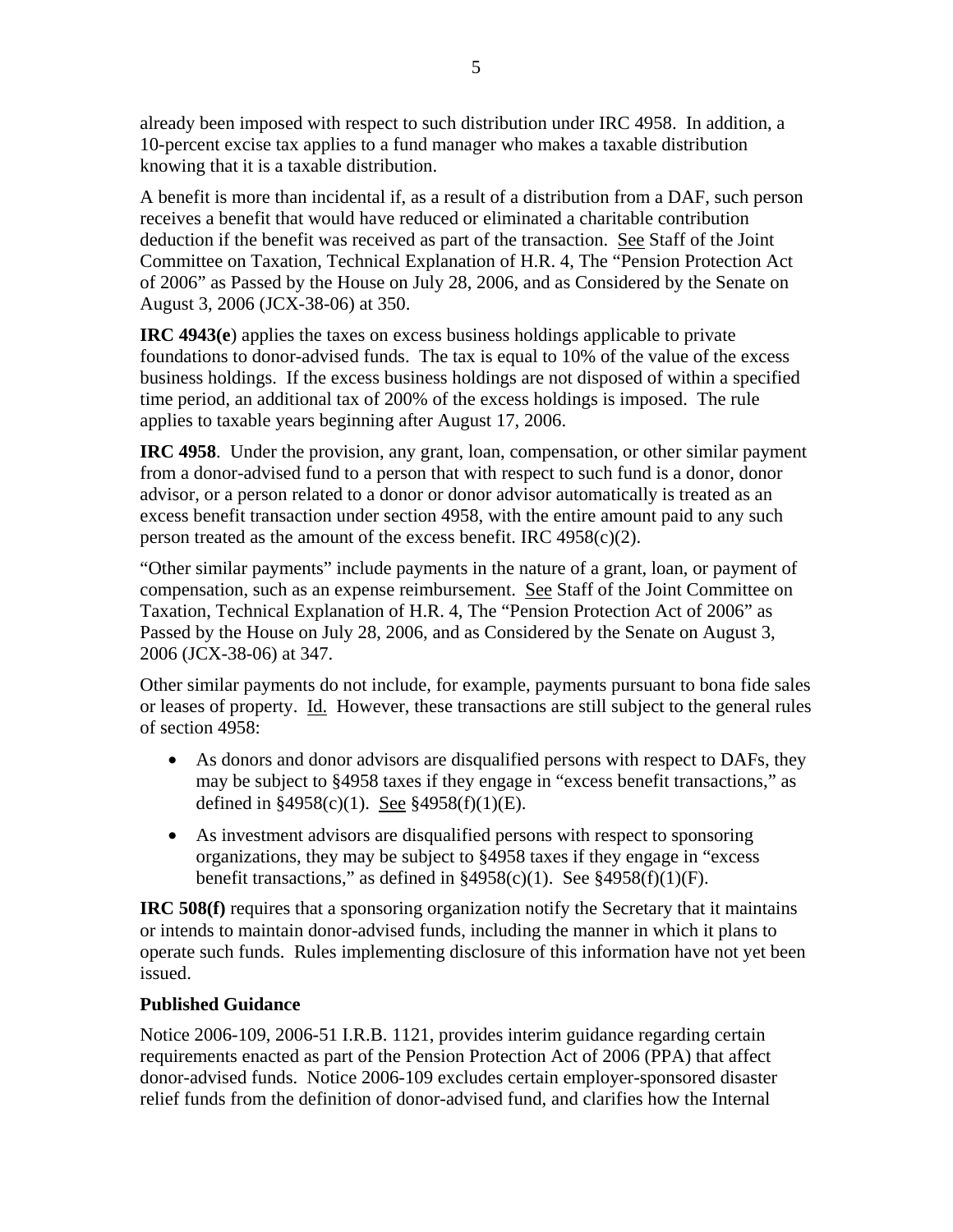Revenue Service will apply the new IRC 4966 excise taxes with respect to payments made pursuant to education grants awarded prior to the date of enactment of the PPA.

### **Exemption Issues**

Although donors or their advisors may provide advice or recommendations with regard to fund distributions and investments, to be consistent with exemption under section  $501(c)(3)$ , the charities maintaining the funds must have the ultimate authority over how the assets in the funds are invested and distributed. If a donor or his advisor continues to exercise control over amounts contributed, it might be found that sponsoring charities do not have legal ownership and control of the assets following the contribution. (In the case of a community foundation, the contribution may be treated as being subject to a material restriction or condition by the donor). See Staff of the Joint Committee on Taxation, Technical Explanation of H.R. 4, The "Pension Protection Act of 2006" as Passed by the House on July 28, 2006, and as Considered by the Senate on August 3, 2006 (JCX-38-06) at 340.

The Service has been concerned that some donors or related parties are exerting excess control or receiving undue benefits from a donor-advised fund. For example, some donors to donor-advised funds participate in schemes that allow them to regain the assets they contribute to their donor-advised funds. Assets in a donor-advised fund have been used to:

- partially pay for a grant to a public charity and partially pay for goods and services provided to the donor by grant recipient;
- provide "educational" loans to members of the donor's family;
- pay for donor travel expenses that are not substantially related to a charitable purpose.

For exemption purposes, the concern is whether the sponsoring organization has sufficient procedures and governance to ensure that the assets in its donor-advised funds accomplish charitable purposes, are used exclusively for charitable purposes and not for an impermissible private benefit. For example:

- Does the sponsoring organization allow donors to place limitations on the amounts that may be distributed from funds? These types of limitations may indicate that the assets in the account are not being used primarily to accomplish charitable purposes.
- Does the sponsoring organization permit investments in closely held corporations, limited partnerships, or limited liability corporations? These types of investments could be an indicator that the sponsoring organization is serving the private interests of its donors.
- Does the sponsoring organization allow the assets in its donor-advised funds to be used for fundraising events, for travel, or for other types of administrative items? This could mean that the assets in the donor-advised funds are being used to subsidize the donor's lifestyle rather than being used primarily to accomplish charitable purposes.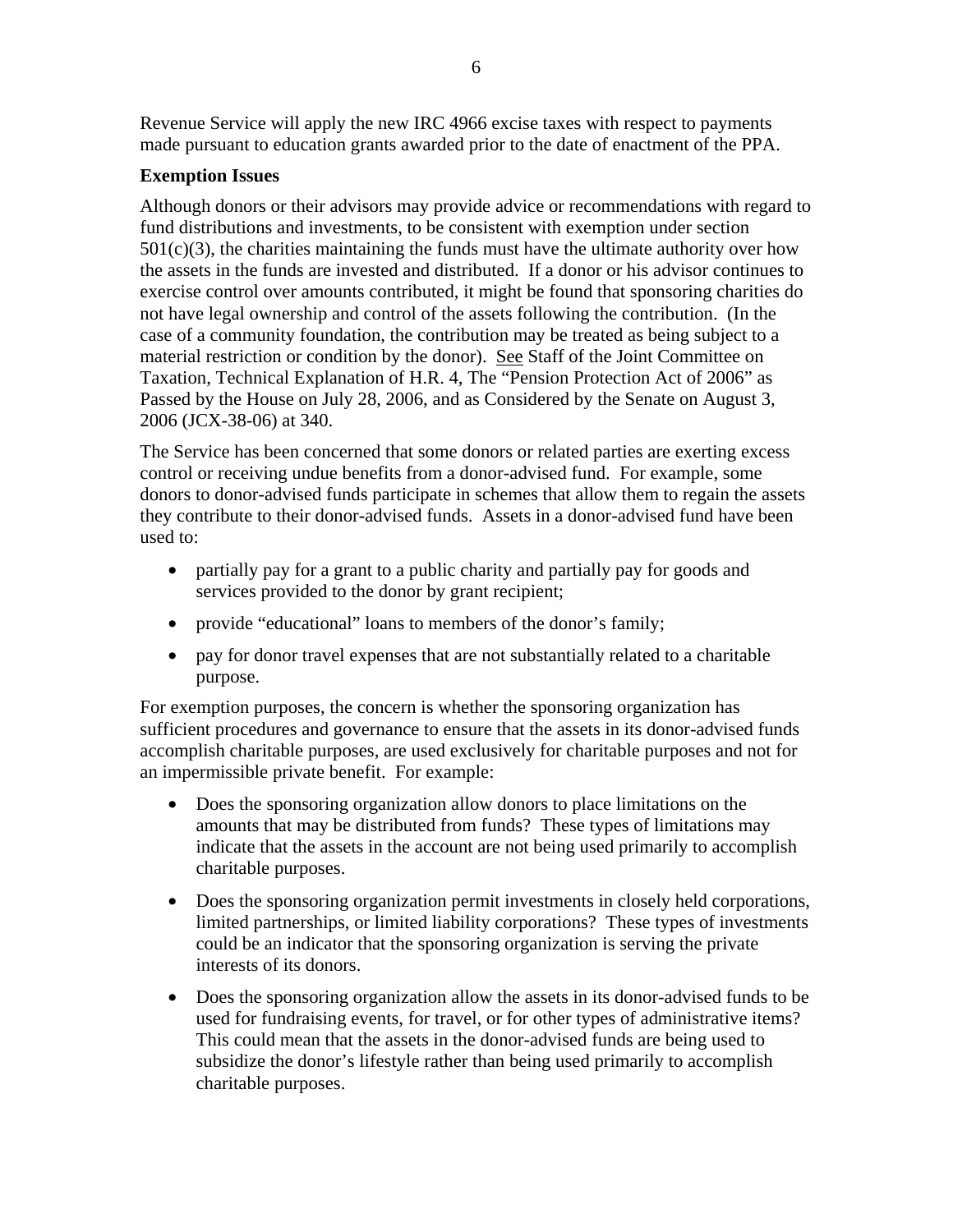If donors have placed a material restriction on amounts transferred to a donor-advised fund, the sponsoring organization may be receiving donors' assets in trust rather than as the owner. Amounts received in trust would not qualify as public support for purposes of qualifying as a publicly supported organization under IRC  $509(a)(1)/170(b)(1)(A)(vi)$  or IRC 509(a)(2).

The Internal Revenue Service has been interested in whether donor-advised funds should be required to distribute for charitable purposes a specified amount in order to ensure that the sponsoring organization with respect to the fund is operating consistent with the purposes or functions constituting the basis for its exemption. See Notice 2007-21, 2007- 9 I.R.B. 611, Study on Donor-Advised Funds and Supporting Organizations. Thus, the guide sheet asks whether the DAF has policies and procedures to require a minimum distribution from its fund accounts on an annual basis, such as whether distributions will equal or exceed 5 percent of the fund's average net assets on a rolling basis over a fouryear period.

The Internal Revenue Service has also been interested in whether a donor-advised fund engages knowledgeable individuals to review donor distribution and investment recommendations. Thus, the guide sheet asks about the selection process and identity of investment advisors and how the sponsoring organization reviews donor advice.

## **EXPLANATION KEYED TO DONOR-ADVISED FUNDS GUIDE SHEET**

This guide sheet is designed to assist in the processing of Form 1023 applications for recognition of exemption under IRC  $501(c)(3)$  filed by sponsoring organizations that maintain donor-advised funds. The guide sheet assumes that an organization is otherwise qualified as an exempt organization and focuses on issues that are of special concern for a sponsoring organization.

**Terms used in this guidesheet**. Many items are written in the present tense; however, answers should be based on past, present, and planned activities. The terms "accounts" and "funds" are used in the guide sheet interchangeably to identify donor-advised funds that are under the ownership and control of a sponsoring organization. The term "donor" generally is meant to include any person appointed or designated by a donor [donor advisor] who has, or reasonably expects to have, advisory privileges with respect to the distribution or investment of amounts held in a donor-advised fund by reason of the donor's status as a donor; a member of the family of an individual described above; and a 35% controlled entity. The term "investment advisor" includes members of the investment advisor's family and any 35% controlled entities.

## **PART I**

**Part I is directed toward identifying whether the organization is a sponsoring organization because it maintains one or more donor-advised funds. If the answer to questions 1 through 3 is "Yes" and the answer to question 4a is "No," the organization is a sponsoring organization to which this guide sheet applies. Otherwise, the organization is not a qualifying sponsoring organization, and the guide sheet does not apply.**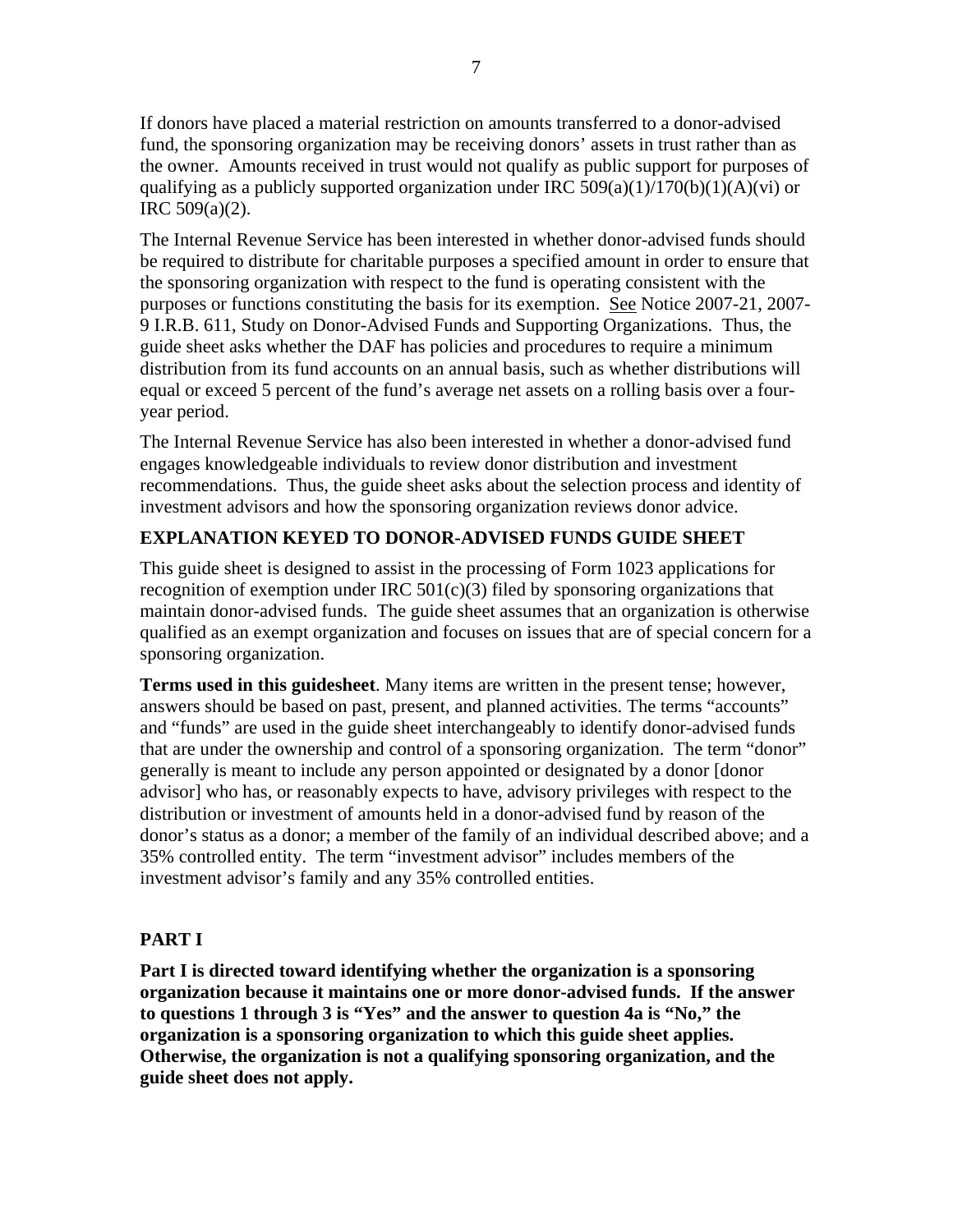1. Is the organization described in IRC  $170(c)(2)(B)$  [a charitable organization], IRC  $170(c)(3)$  [a war veterans organization], IRC  $170(c)(4)$  [a domestic fraternal organization], or IRC  $170(c)(5)$  [a cemetery company], and is the organization not a governmental organization or a private foundation?

*Most sponsoring organizations are public charities described in IRC 501(c)(3) and IRC 509(a,). Sponsoring organizations may also be war veterans' organizations, domestic fraternal organizations, or cemetery companies that maintain one or more donor-advised funds. Sponsoring organizations cannot be governmental organizations or private foundations. See 4966(d)(1).* 

2. Does the organization maintain one or more accounts or funds that are both (1) separately identified by reference to the contribution of a donor, and (2) owned and controlled by the organization?

*The first prong of the definition requires that a donor-advised fund be separately identified by reference to contributions of a donor or donors. A distinct fund or account of a sponsoring organization does not meet this prong of the definition unless the fund or account refers to contributions of a donor or donors, such as by naming the fund after a donor, or by treating a fund on the books of the sponsoring organization as attributable to funds contributed by a specific donor or donors.* 

*The second prong of the definition provides that the fund be owned and controlled by a sponsoring organization. To the extent that a donor or person other than the sponsoring organization owns or controls amounts deposited to a sponsoring organization, a fund or account is not a donor-advised fund.*

3. Does the donor, or a person appointed or designated by the donor, have, or reasonably expect to have, advisory privileges over the distribution or investments of the account or fund established with the donor's contribution?

*The third prong of the definition provides that with respect to a fund or account of a sponsoring organization, a donor or donor advisor has or reasonably expects to have advisory privileges with respect to the distribution or investment of amounts held in the fund or account by reason of a donor's status as a donor. Advisory privileges refer to the right of a donor to provide noncompulsory recommendations, suggestions, or consultative advice.*

**If any of the above questions is answered "No," this guide sheet does not apply because the organization is not a sponsoring organization. If all three answers are "Yes," continue using the guide sheet.** 

4a. Is the organization excepted from classification as a sponsoring organization because its accounts or funds consist of amounts that may only be distributed to a single identified organization or governmental entity as described in IRC  $4966(d)(2)(B)(i)$ ?

*IRC 4966(d)(2)(B)(i) excepts as a donor-advised fund any fund or account that makes distributions only to a single identified organization or governmental entity. If an organization accepts a contribution of funds from a donor to be maintained by the organization in an identified account and disbursed as advised by the donor but only to a specifically named organization or government entity, the account would not be treated*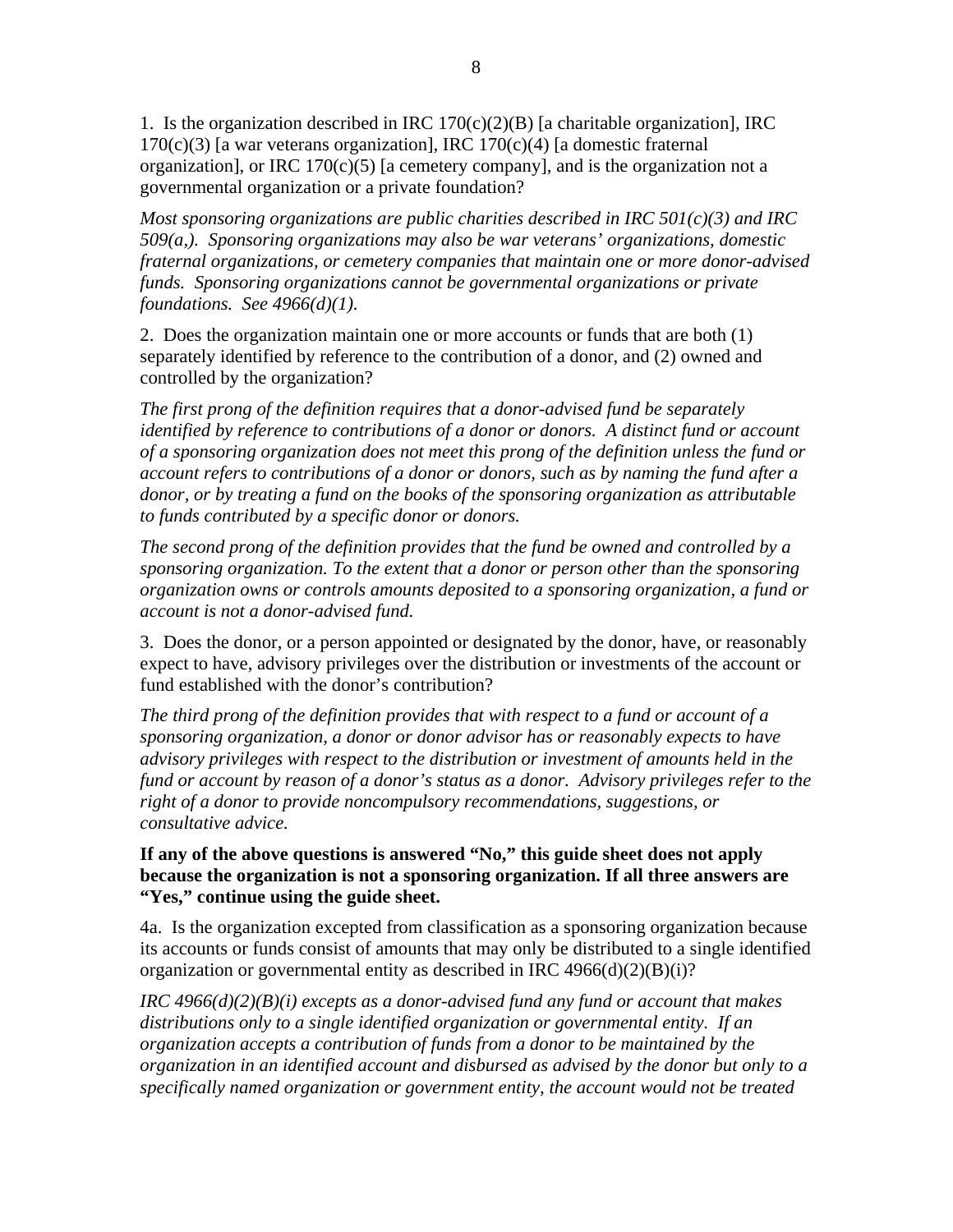*as a donor-advised fund. (Of course, the disbursement would have to otherwise qualify as furthering charitable purposes to be deductible.)* 

*For example, an endowment fund owned and controlled by a sponsoring organization that is held exclusively for the benefit of such sponsoring organization is not a donoradvised fund even if the fund is named after its principal donor and such donor has advisory privileges with respect to the distribution of amounts held in the fund to such sponsoring organization.* 

*Accordingly, a donor that contributes to a university for purposes of establishing a fund named after the donor that exclusively supports the activities of the university is not a donor-advised fund, even if the donor has advisory privileges regarding the distribution or investment of amounts in the fund.* 

4b. Is the organization excepted from classification as a sponsoring organization because its accounts or funds consist of amounts that may only be distributed as educational grants to individuals as described in IRC  $4966(d)(2)(B)(ii)$ ?

*IRC 4966(d)(2)(B)(ii) excepts as a donor-advised fund any fund or account where a donor has advisory privileges as to which individuals receive grants for travel, study, or other similar purposes provided that* 

*(1) the donor's advisory privileges are performed as a member of a committee, all the members of which are appointed by the sponsoring organization,* 

*(2) neither the donor nor persons related to the donor directly or indirectly control the committee, and* 

*(3) all grants are awarded on an objective and nondiscriminatory basis pursuant to a procedure, approved in advance by the sponsoring organization's board of directors, that meets IRC 4945(g)(1), (2), or (3).*

4c. Is the organization excepted from classification as a sponsoring organization because its accounts or funds consist of amounts that may only be distributed as educational grants to individuals that are not excepted by IRC  $4966(d)(2)(B)(ii)$  but made pursuant to a grant commitment entered into on or before August 17, 2006, as described in Notice 2006-109?

*Notice 2006-109 excepts as a donor-advised fund any fund or account that makes educational grants to individuals that are not excepted by IRC 4966(d)(2)(B)(ii) but made pursuant to a grant commitment entered into on or before August 17, 2006. Notice 2006- 109 sets out the special rules regarding whether a commitment will be considered entered into on or before August 17, 2006.* 

4d. Is the organization excepted from classification as a sponsoring organization because its accounts or funds consist of amounts that may only be distributed as employersponsored disaster relief funds as described in Notice 2006-109?

*Notice 2006-109 excepts as a donor-advised fund any fund or account that is an employer-sponsored disaster relief fund that meets the following requirements:*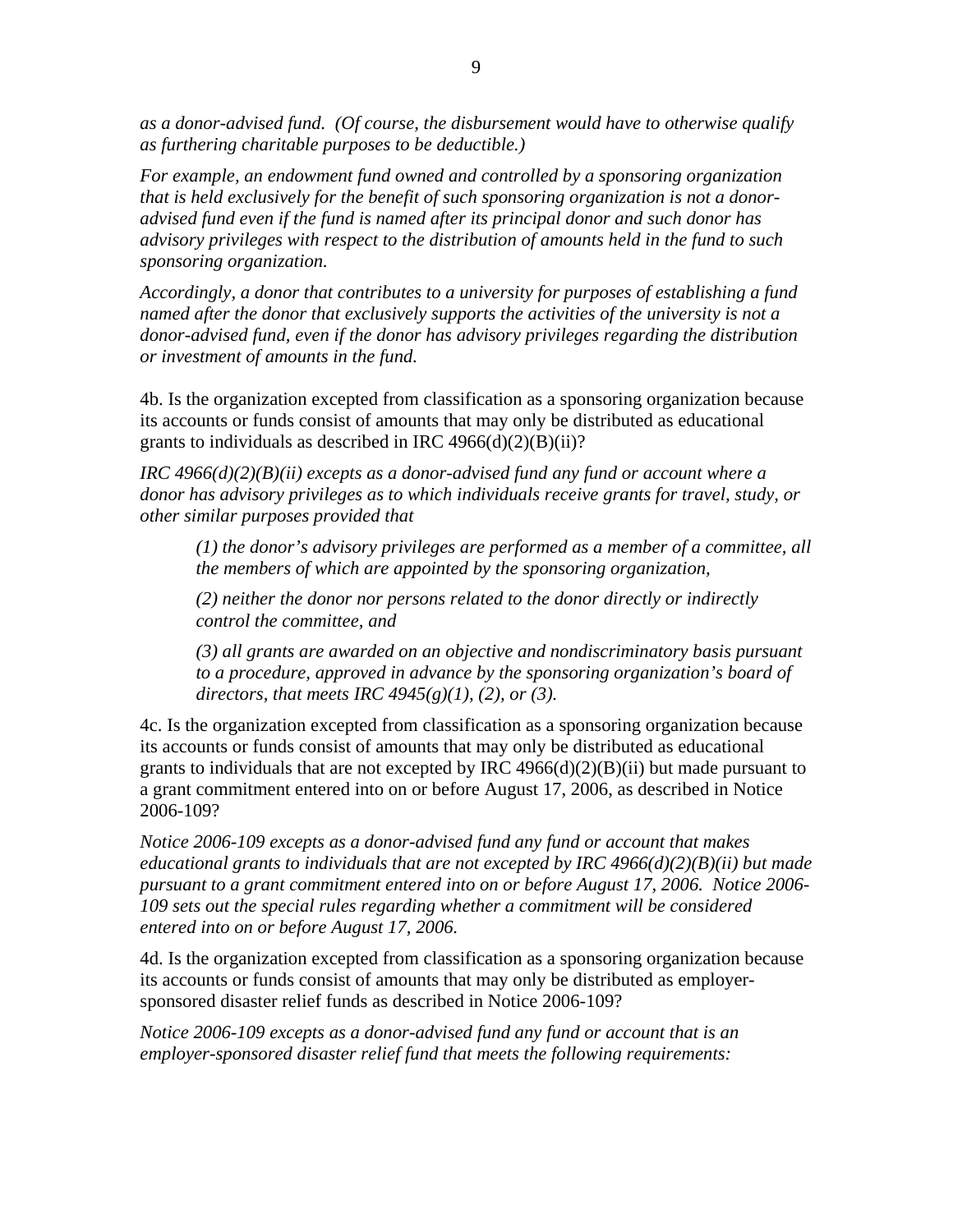- *(a) the fund serves a single identified charitable purpose, which is to provide relief from one or more qualified disasters within the meaning of IRC 139(c)(1), (2) or (3);*
- *(b) the fund serves a large or indefinite class (a "charitable class");*
- *(c) recipients of grants from the fund are selected based on objective determinations of need;*
- *(d) the selection of recipients of grants from the fund is made using either an independent selection committee or adequate substitute procedures to ensure that any benefit to the employer is incidental and tenuous. The selection committee is independent if a majority of the members of the committee consists of persons who are not in a position to exercise substantial influence over the affairs of the employer;*
- *(e) no payment is made from the fund to or for the benefit of (i) any director, officer, or trustee of the sponsoring organization of the fund, or (ii) members of the fund's selection committee; and*
- *(f) the fund maintains adequate records that demonstrate the recipients' needs for the disaster relief assistance provided.*

#### **PART II**

**Part II asks a number of questions that are directed to whether an organization is in a position to ensure the accomplishment of charitable purposes, including whether it has ultimate authority over its accounts or funds.**

1. Did the organization provide a copy of the fund agreement or contract that outlines the terms and conditions for participation by a contributor to a donor-advised fund?

*The answer should be "Yes." If the organization answers "No," it should provide these documents before any decision is made on recognition of exemption.*

2. Did the organization provide promotional or informational material that explains how the donor-advised fund operates?

*The answer should be "Yes." The organization should provide these documents before any decision is made on recognition of exemption. If the organization claims that it does not have these documents, it should explain how it solicits donors.*

3. If the organization has an Internet site, is the Internet site information regarding the operation of donor-advised funds consistent with the written information provided as part of the application process?

*The answer should be "Yes." If the answer is "No" because the web site provides misleading representations or significant discrepancies with the organization's print representations, the web site should be made a part of the administrative record and the organization should be asked for a written explanation to address these issues, or this might provide grounds for denying exemption.*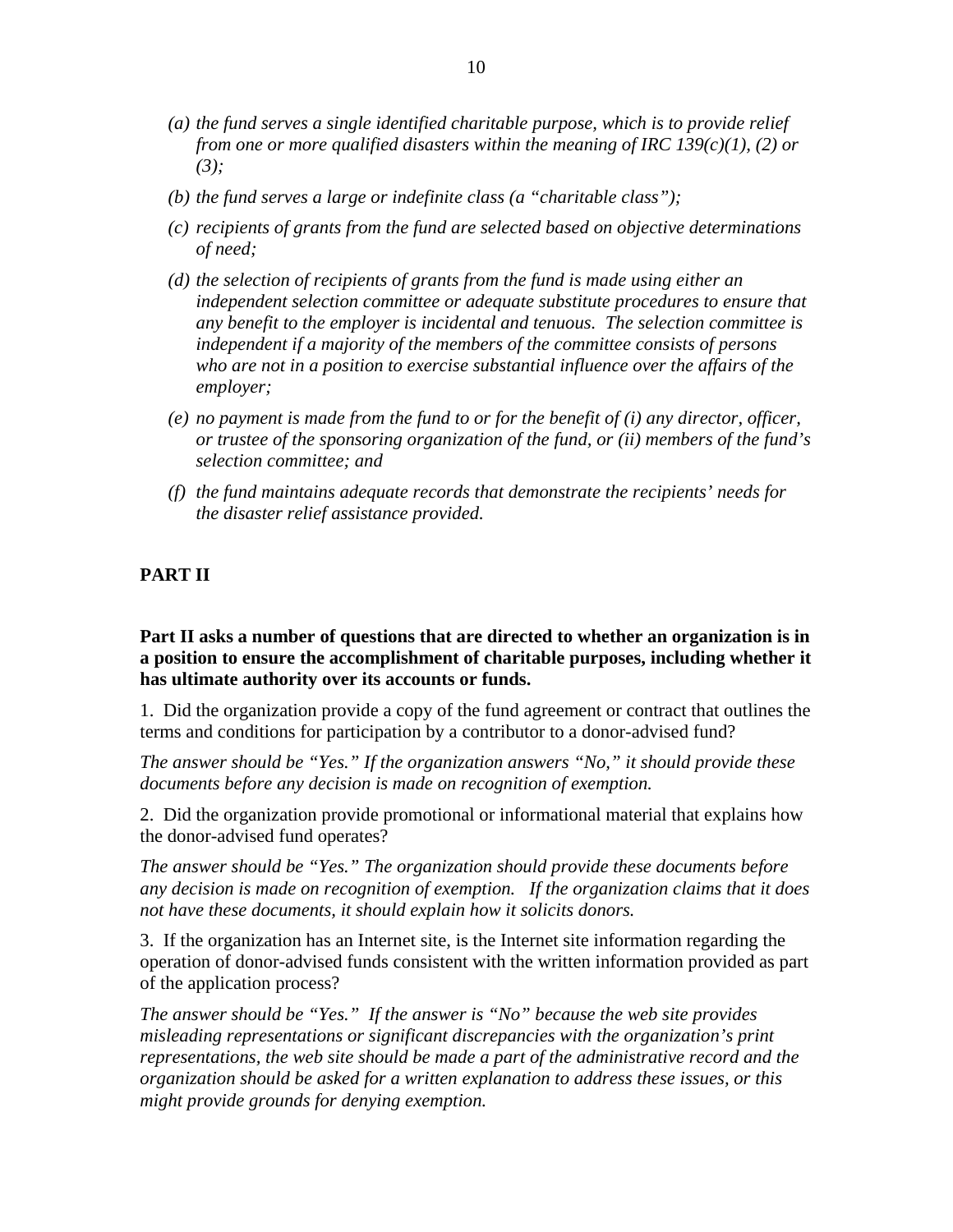4. Does the organization specifically inform donors that they may not impose restrictions or conditions on the assets in their account?

*The answer should be "Yes," because donors are not permitted to impose restrictions or conditions on the assets in their account. If an organization answers "No," the organization is not a sponsoring organization.*

5. Does a donor receive a separate statement reporting account information about the donor's account, including balances, investments, and distributions?

*The answer should be "Yes." If the answer is "No," the organization should explain how the advisory process works when the donor is not provided relevant information relating to the donor's account or fund.* 

6a. Is the donor permitted by the organization to provide recommendations as to charitable distributions made from the donor's account?

*The answer should be "Yes." This is the essence of a donor-advised fund: the donor makes recommendations on how the donated assets are to be distributed. If the answer is "No," the organization may not be a sponsoring organization. Check for consistency with Part I, question 3.* 

6b. If the answer to question 6a is "Yes," does the organization review all donor recommendations for distributions?

*The answer should be "Yes." If the organization answers "No," it should be asked how it evaluates distribution recommendations – and requested to provide appropriate supporting documentation, since this answer raises concerns about whether accounts or funds are subject to the organization's ownership and control.* 

6c. If the answer to question 6a is "Yes," has the organization provided to us its criteria to help ensure that distributions will accomplish charitable purposes?

*The answer should be "Yes." If an organization answers "No," the organization cannot establish that it qualifies for exemption.*

6d. If the answer to question 6a is "Yes," does the organization have the final decisionmaking authority on how distributions from a donor's account are made?

*The answer should be "Yes." A sponsoring organization must always have the ultimate decision-making authority regarding how to distribute funds contributed by a donor. The donor's instructions are always advisory recommendations. If an organization answers "No," the organization is not a sponsoring organization.* 

6e. If the answer to question 6d is "Yes," has the organization explained the procedures and criteria it will use to ensure that the assets in the DAF account are used to accomplish charitable purposes?

*The answer should be "Yes"; otherwise, the organization cannot establish that it qualifies for exemption.*

7a. Does the donor have the ability to **select** investment options from a list of preapproved options?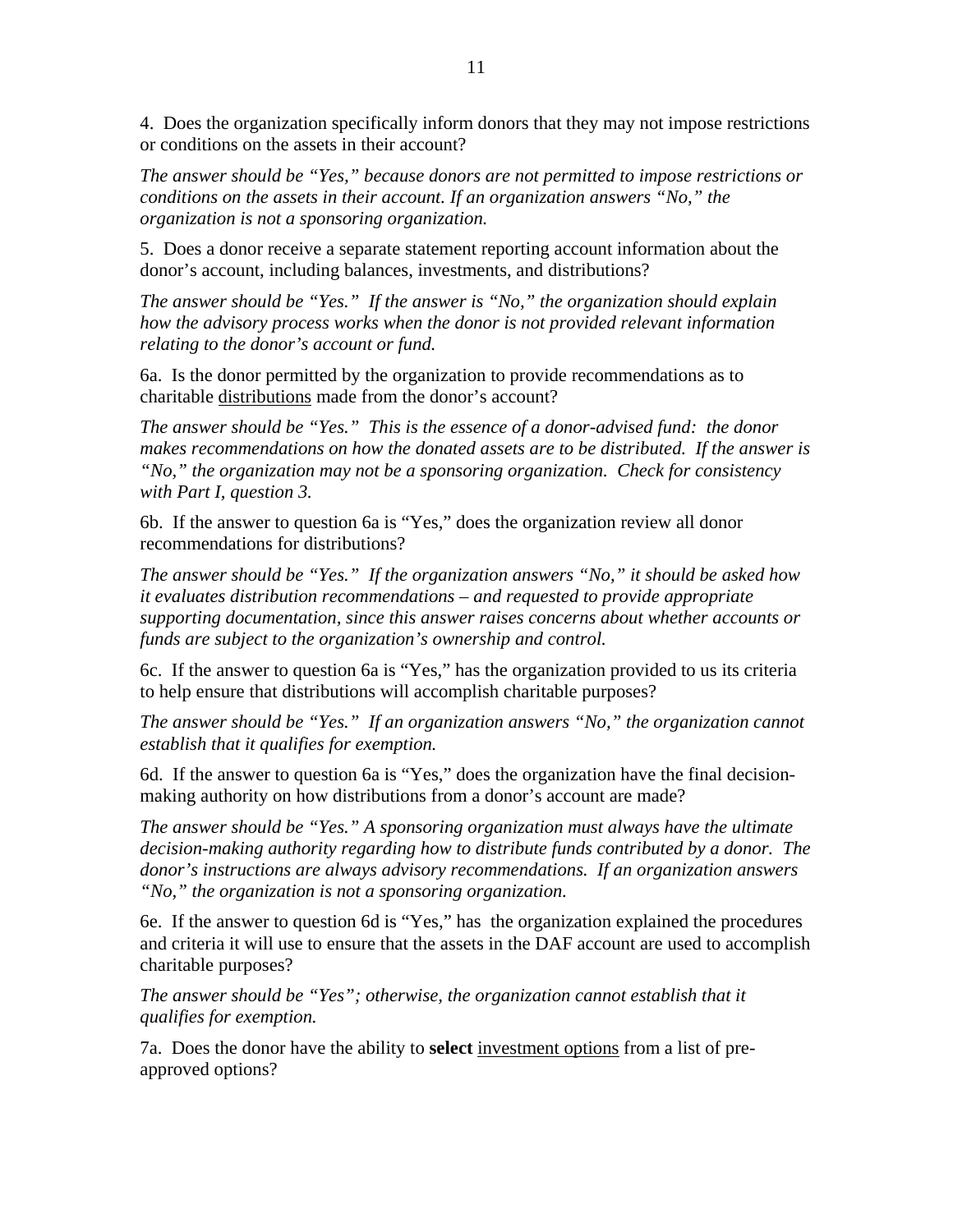*If the organization answers "Yes," continue to question 7b. Not all sponsoring organizations offer donors the ability to select investment options. If the organization answers "No," continue to question 8a.*

7b. Has the organization provided its list of pre-approved options?

*The organization should provide a list of the options it offers, including investment options outside the organization. The options should be scrutinized for impermissible private benefit.*

7c. Has the organization explained how the assets in the funds will be used to accomplish charitable purposes in light of the investment options?

*Explaining details about the investment options is important for determining whether the sponsoring organization operates exclusively for charitable purposes or whether a substantial part of its activities serves the private interests of its donors, donor advisors, fund managers, or other persons.*

8a. Does the donor have the ability to **recommend** investment options for the donor's account?

*Note the word "select" in question 7a and the word "recommend" in question 8a. Selecting an option from a list that the sponsoring organization has pre-approved indicates that the organization exercises ultimate decision-making authority regarding how to distribute funds contributed by a donor. If the donor has the ability to recommend an option, the organization must exercise ultimate decision-making authority in deciding whether such distribution will accomplish charitable purposes.* 

*Not all sponsoring organizations offer donors the ability to recommend investment options. If an organization answers "Yes," continue to question 8b. If the organization answers "No," continue to question 9.*

8b. Has the organization explained how it evaluates whether to approve or deny an investment option selected by a donor?

*The organization should answer "Yes," since it must ensure that the assets are being used to further charitable purposes and not to create impermissible private benefit. If it answers "No," the organization does not qualify for exemption.*

8c. Does the organization have the final decision-making authority on how investments from a donor's account are made?

*The answer should be "Yes." The sponsoring organization must have the ultimate decision-making authority regarding how to invest funds contributed by a donor. If the answer is "No," the organization is not a sponsoring organization.*

9. Does the donor have the ability to select successor advisors for the donor's account?

*The sponsoring organization is not required to offer this option. If the answer is "Yes," the organization should explain how this provision operates. If the answer is "No," the organization should explain what happens to assets in the donor's account (e.g., will they be distributed to a designated organization or will they default to the sponsoring organization's unrestricted fund?).*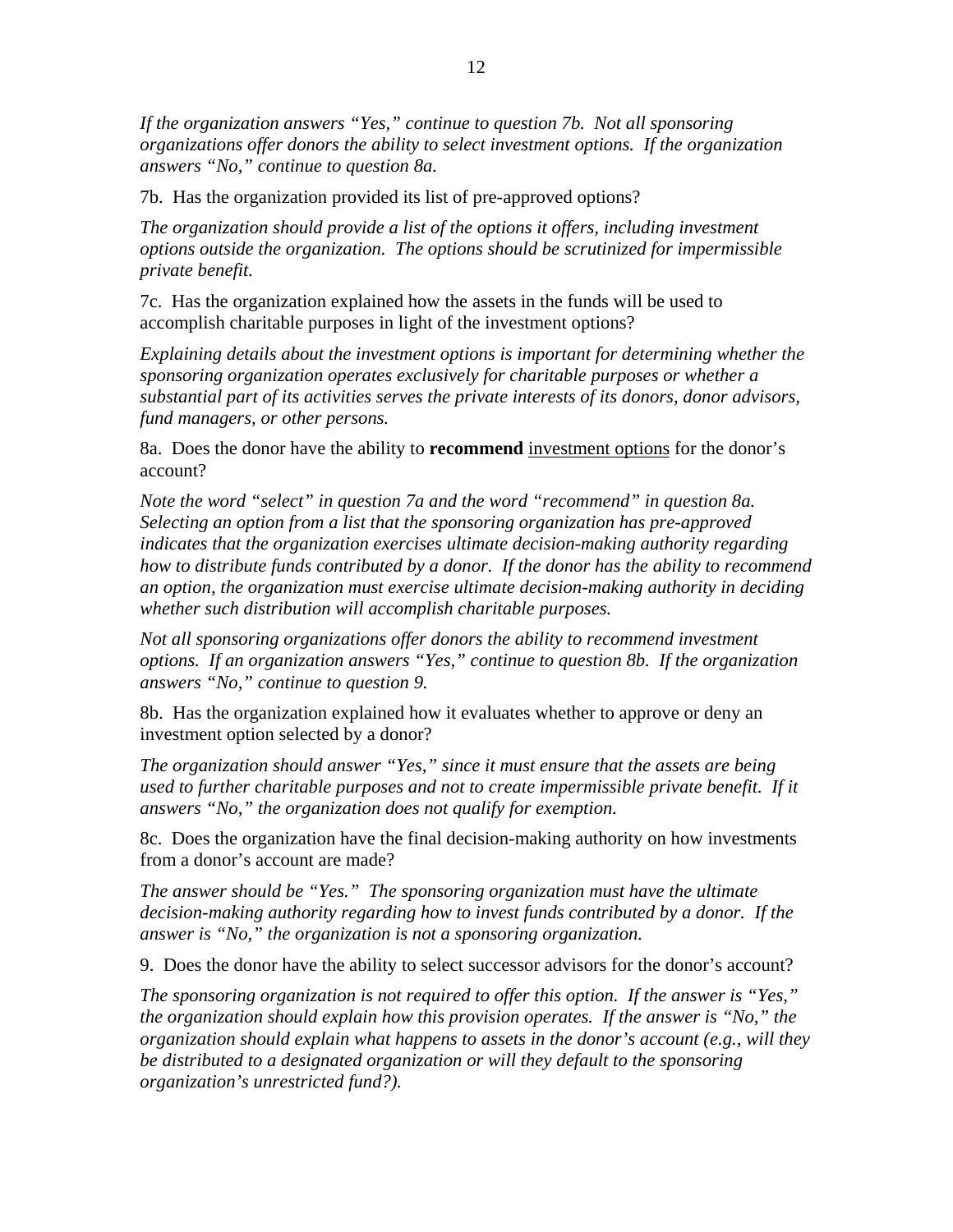10a. Are there provisions in the fund agreement for investments and distributions if a donor's account is inactive?

*There are no prohibitions on a sponsoring organization having procedures regarding inactive accounts. Sometimes the organization will impose additional fees or close an inactive account. This question relates to whether the organization has a provision to ensure the continuation of distributions where an account becomes inactive.* 

*If the organization answers "Yes," continue to question 10b. If the organization answers "No," continue to question 11.* 

10b. Has the organization explained how often the donor is required to provide advisory recommendations, and what happens if the donor does not offer any advisory recommendations?

*This question relates to whether donor-advised funds should be required to distribute for charitable purposes a specified amount in order to ensure that the sponsoring organization with respect to the fund is operating consistent with the purposes or functions constituting the basis for its exemption. See Notice 2007-21, 2007-9 I.R.B. 611, Study on Donor-Advised Funds and Supporting Organizations.* 

11a. Does the sponsoring organization require a minimum yearly distribution across all DAF<sub>s</sub>?

*While there is no specific requirement in place to require a fixed distribution amount, sponsoring organizations have generally taken steps to demonstrate that they fulfill their tax-exempt purpose by making distributions.* 

*Generally, sponsoring organizations have policies regarding minimum yearly distributions spread across all funds, usually at least 5%.* 

11b. Does the sponsoring organization require a minimum yearly distribution from each DAF?

*This question continues 11a. Some sponsoring organizations may require a minimum distribution from each fund or account instead of across all accounts.* 

11c. If the answer to 11a or 11b is "Yes," has the organization described its minimum?

*This question aims to understand what percent payout the organization has adopted. If the policy requires less than 5%, the organization should be asked to explain how it will fulfill its tax-exempt purpose that includes making distributions.*

11d. If the answer to 11a or 11b is "Yes," has the organization explained its mechanism to ensure that a minimum annual distribution from a donor's account is made?

*Without a mechanism to ensure that distributions from donors' accounts or funds are distributed, the organization may not be able to describe how it intends to fulfill its taxexempt purpose.*

11e. If the answer to 11a or 11b is "No," has the organization explained how it will fulfill its tax exempt purpose including making distributions?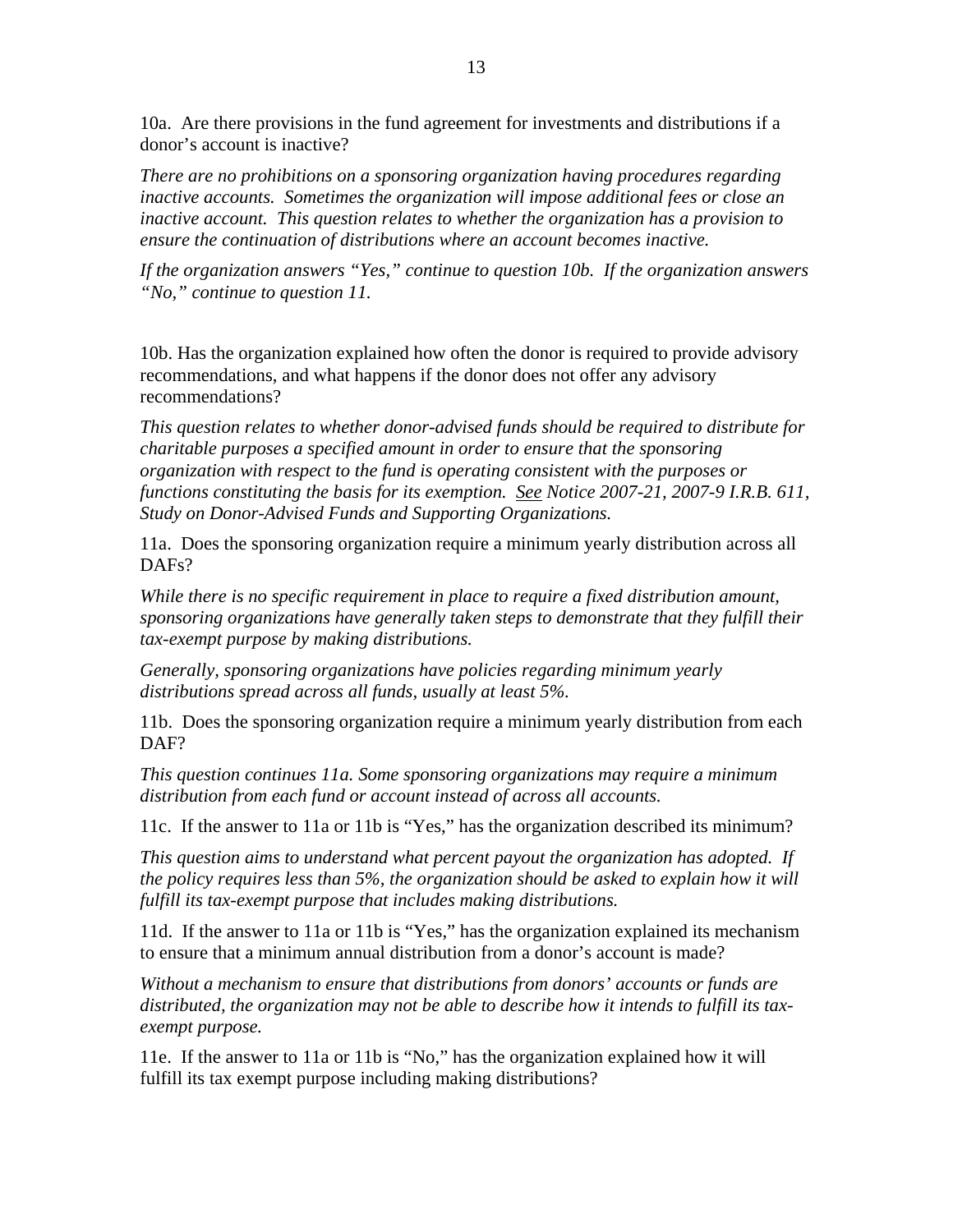*Without a requirement that a certain amount of assets be paid out annually, the organization must establish that it is not being used to serve private interests instead of public interests.* 

### **PART III**

**Part III asks a number of questions that are directed to concerns regarding prohibited benefits, including private benefits that are inconsistent with exempt status. An organization will be denied exemption if it fails to establish that it satisfies all the requirements for exemption, including furthering private interests instead of public interests.** 

1a. Does the organization have an agreement or arrangement with any investment or financial company to invest its assets? If the answer is "Yes," continue to question 1b. If the answer is "No," skip to question 2.

*While sponsoring organizations will typically hire an investment advisor or financial company, the arrangement must be scrutinized to ensure it doesn't produce prohibited private benefit.*

1b. Has the organization identified the investment or financial company and provided all the relevant documentation, such as copies of any contracts or agreements between the organization and the investment or financial company?

*The organization should describe how each investment or financial company is paid for its services. The arrangement should be scrutinized for impermissible private benefit.*

1c. Has the organization described its policies and procedures to ensure that it will not permit excessive brokerage fees, such as the buying and selling of securities on a frequent basis in order to earn brokerage commissions at the expense of serving charitable purposes?

*Donor-advised funds are intended to accomplish charitable purposes rather than to generate fees from securities trading for investment advisors. If the arrangement produces too much private benefit to the financial company, the organization does not qualify for exemption.* 

1d. Are any of the organization's board members related to or associated with the investment or financial companies described in answer to question 1a?

*An organization that answers "Yes" has potential conflicts of interest. Its ability to enter into arm's length transactions could be impaired. It is preferable for the organization to hire independent investment or financial advisors. However, all the facts and circumstances of the arrangement must be explored to determine whether the arrangement serves impermissible private interests.*

1e. Will the organization and the investment company share office space, common phone numbers, promotional literature, or common Internet addresses?

1f. If the answer to question 1e is "Yes," has the organization explained how it will undertake these shared arrangements to avoid impermissible private benefit to the financial or investment company?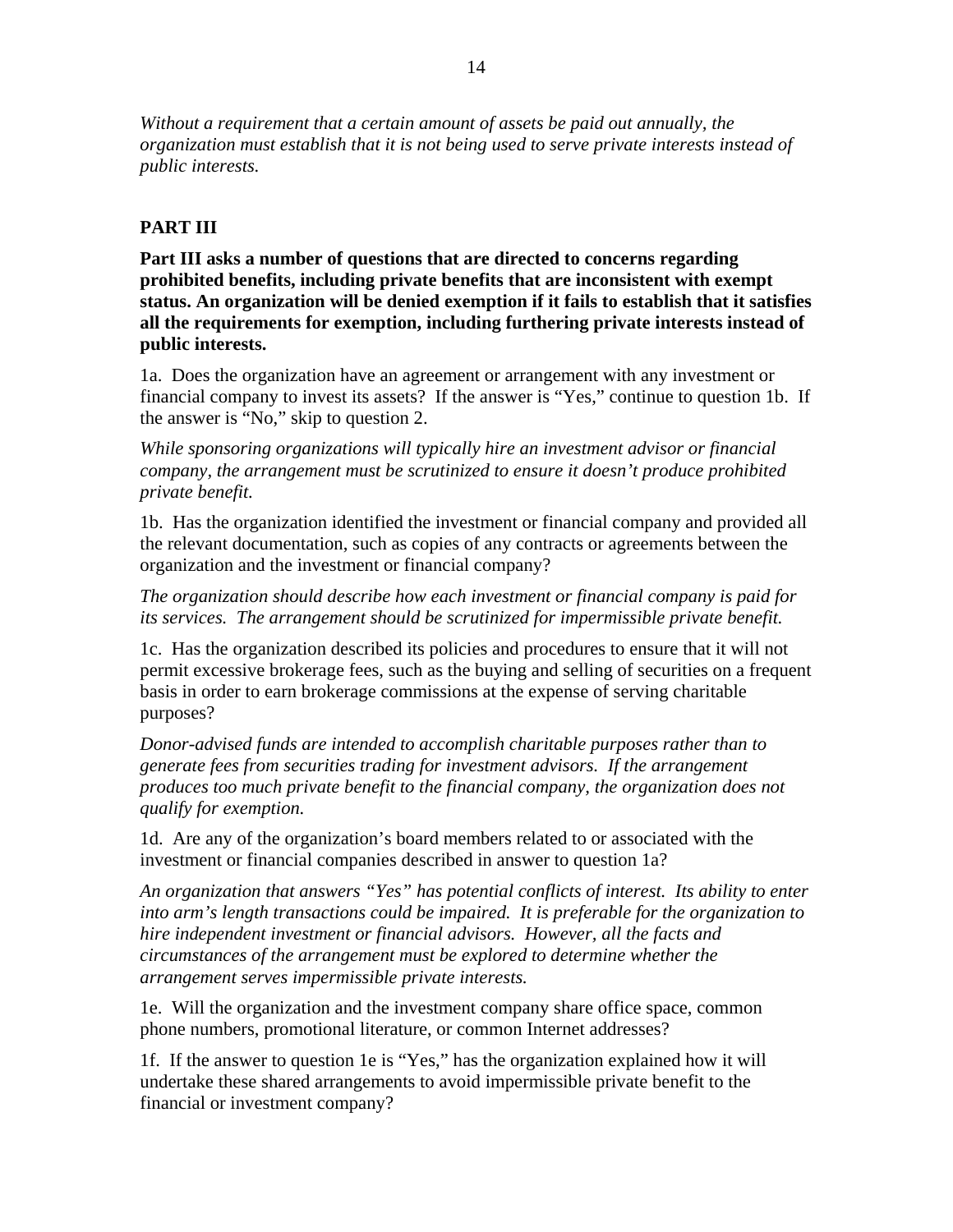*The organization should provide an explanation that describes how it will undertake these arrangements to ensure that the investment or financial company is not obtaining more than an incidental benefit from its relationship with the organization.*

1g. Has the organization used a competitive bidding process for selecting the investment advisor to manage its funds? If not, has it described criteria and a process to select the investment advisor that indicates that private interests are not being served more than incidentally?

*A competitive bidding process is one method to ensure that a particular financial or investment company is not obtaining more than an incidental benefit from its relationship with the organization. If a competitive bidding process is not used, the answer should include a description of the process used for selecting the investment advisor, and the arrangement should be scrutinized for impermissible private benefit.* 

2. If the organization answered "No" to question 1a, has the organization explained who supervises its investments and how they are managed?

*This question is aimed at understanding whether the organization has an in-house staff or some other arrangement for managing its investments.* 

3. Will the organization make distributions from its donor-advised funds to any natural person (i.e., a live person rather than a corporation, trust, partnership, or other artificial legal entity)?

*Section 4966 imposes an excise tax on distributions from a DAF to natural persons, unless one of the exceptions applies (see questions 4 and 5 below). If a DAF is making such distributions, it may not qualify for exemption because this raises questions about whether it is operating for impermissible private purposes instead of public purposes.*

4a. With respect to distributions from its donor-advised funds, will donors be allowed to recommend grants to individuals for travel, study, or other similar purposes?

*Section 4966 imposes an excise tax on distributions from a DAF for grants to individuals, unless one of the exceptions in 4b or 5b below applies. If a DAF is making such distributions, it may not qualify for exemption because this raises questions about whether it is operating for impermissible private purposes instead of public purposes.*

4b. If the answer to question 4a is "Yes," will the organization apply the rules set forth in the exception applicable to certain individual educational grant programs as described in IRC 4966(d)(2)(B)(ii)?

*IRC 4966(d)(2)(B)(ii) excepts certain educational grant programs from being treated as donor-advised funds even though advice is given with respect to such grants to individuals for travel, study, or other similar purposes (e.g., scholarships, educational loans, or grants to achieve a specific objective, produce a report or other similar product, or improve or enhance a literary, artistic, musical, scientific, teaching or other similar capacity, skill, or talent of the grantee). The following conditions must be met:* 

*(1) The advisory privilege must be performed exclusively in the person's capacity as a member of a committee, the members of which are appointed by the sponsoring organization;*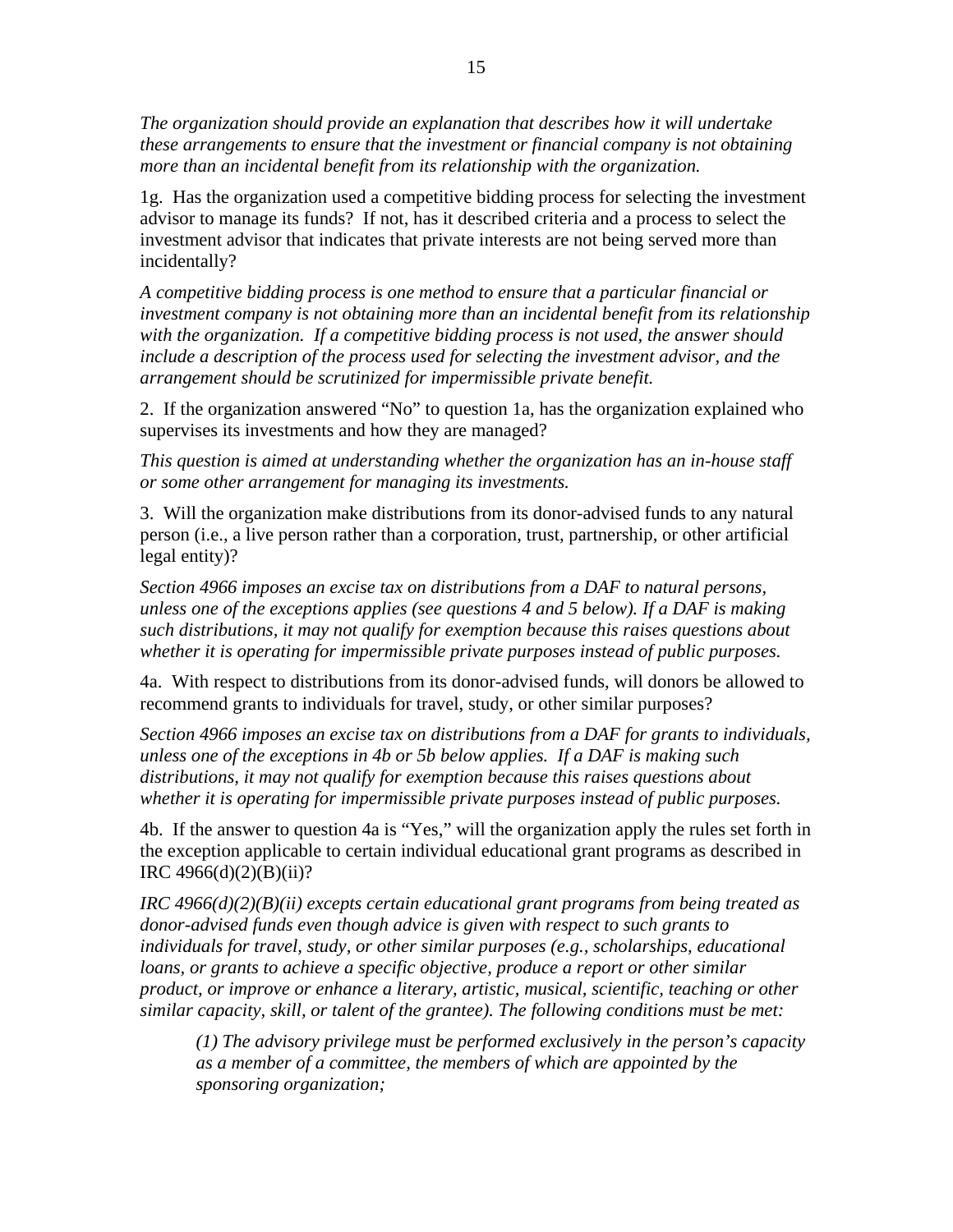*(2) no combination of persons with advisory privilege may control the committee, directly or indirectly; and* 

*(3) all grants from the fund or account must be awarded on an objective and nondiscriminatory basis pursuant to a procedure approved in advance by the sponsoring organization's board of directors, and such procedure must be designed to ensure that all such grants meet the requirements of IRC 4945(g)(1), (2), or (3).* 

5a. With respect to distributions from its donor-advised funds, will donors be allowed to recommend grants for employer-sponsored disaster relief funds?

*Section 4966 imposes an excise tax on these distributions, unless the exception below applies. If a DAF is making such distributions, it may not qualify for exemption because this raises questions about whether it is operating for impermissible private purposes instead of public purposes.* 

5b. If the answer to question 5a is "Yes," is the grant program excepted from classification as a donor-advised fund under Notice 2006-109?

*IRC 4966(d)(2)(C) authorizes the Secretary to exempt a fund or account from the definition of donor-advised fund. Pursuant to this authority, Notice 2006-109, 2006-51 I.R.B. 112, excludes from the definition of donor-advised fund any employer-sponsored disaster relief fund that meets certain enumerated requirements.* 

6. Will the organization make distributions from its donor-advised funds to any other person (i.e., corporation, trust, estate, partnership, or association)? If "Yes," continue to question 7. If "No," skip to question 12.

*Distributions to persons other than natural persons (e.g., corporations, trusts, estates, partnerships, or associations) are taxable distributions unless one of the exceptions applies (see questions 7 through 11). If a DAF is making taxable distributions, it may not qualify for exemption because this raises questions about whether it is operating for impermissible private purposes instead of public purposes.*

7. With respect to distributions from its donor-advised funds to other organizations, will the organization make distributions to IRC  $170(b)(1)(A)$  organizations?

*Distributions to the following IRC 170(b)(1)(A) organizations are generally permissible (i.e., not taxable distributions).* 

*Such organizations include:* 

*A. Public charities described in IRC 509(a)(1) or 509(a)(2);* 

*B. Supporting organizations described in IRC 509(a)(3) that are Type I, Type II, or functionally integrated Type III supporting organizations, provided the donor or any person designated by the donor for purposes of advising with respect to distributions from a donor-advised fund does not directly or indirectly control the supported organization;* 

*C. Private foundations described in IRC 170(b)(1)(F) [i.e., (i) private operating foundations, (ii) private foundations that distribute all of their*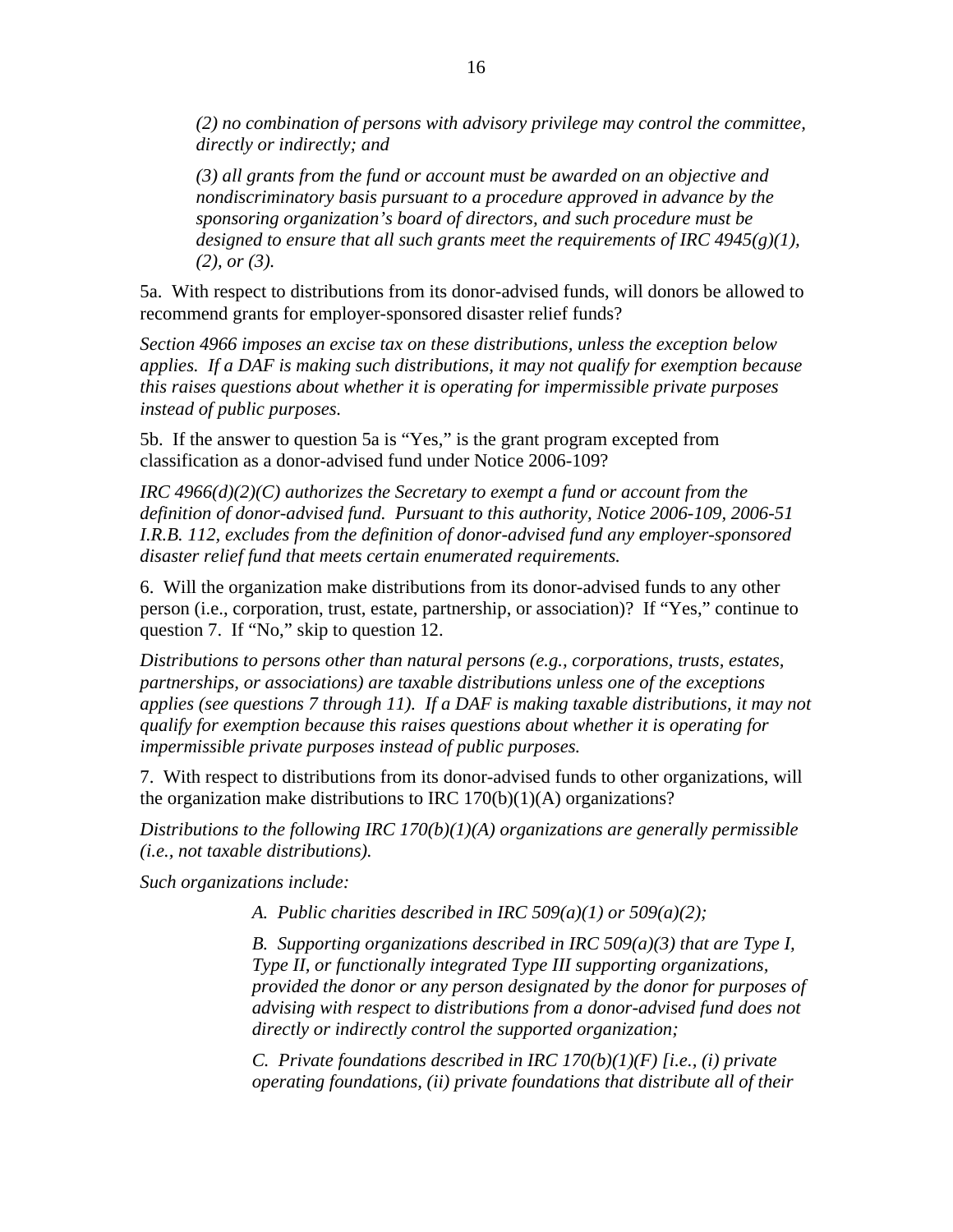*contributions, and (iii) private foundations all of the contributions of which are pooled in a common fund.]*

8a. With respect to distributions from its donor-advised funds to other organizations, will the organization make distributions to supporting organizations defined in IRC 509(a)(3)?

*Only some distributions to supporting organizations are permissible. See question 8b, below.* 

8b. If the answer to question 8a is "Yes," will the organization only make distributions to supporting organizations defined in IRC 509(a)(3) that are Type I, Type II, or functionally integrated Type III supporting organizations and where the donor who has advisory rights does not directly or indirectly control the recipient supported organization?

*The above distributions are permissible (i.e., not taxable distributions).* 

*However, distributions to (1) a Type III supporting organization other than one that is functionally integrated, and (2) to any supporting organization with a donor who has advisory rights and who directly or indirectly controls the recipient supported organization are taxable distributions. If a DAF is making taxable distributions, it may not qualify for exemption because this raises questions about whether it is operating for impermissible private purposes instead of public purposes.*

9. With respect to distributions from its donor-advised funds to other organizations, will the organization make distributions to the sponsoring organization of such donor-advised fund, or to another donor-advised fund?

*Distributions to the sponsoring organization of such donor-advised fund or to another donor-advised fund are not taxable distributions.* 

10. With respect to distributions from its donor-advised funds to other organizations, will the organization make distributions from its donor-advised funds solely to a single identified organization or governmental entity?

*Distributions from any donor-advised fund from which a sponsoring organization makes distributions only to a specified organization or governmental entity are not taxable distributions.*

11a. Apart from distributions specified by questions 7 through 10, does the organization make distributions to other organizations?

*If the answer to question 11a is "Yes," continue to question 11b below. If the answer is "No," continue to question 12.*

11b. If the answer to question 11a is "Yes," will distribution be for a purpose specified in IRC  $170(c)(2)(B)$  (i.e., a charitable purpose)?

*If the distribution is not for a charitable purpose, it is a taxable distribution. Even if the distribution is for a purpose specified in IRC 170(c)(2)(B), go on to question 11c below.* 

11c. If the answer to question 11a is "Yes," will the organization exercise expenditure responsibility as described in IRC 4945(h) with respect to such distributions?